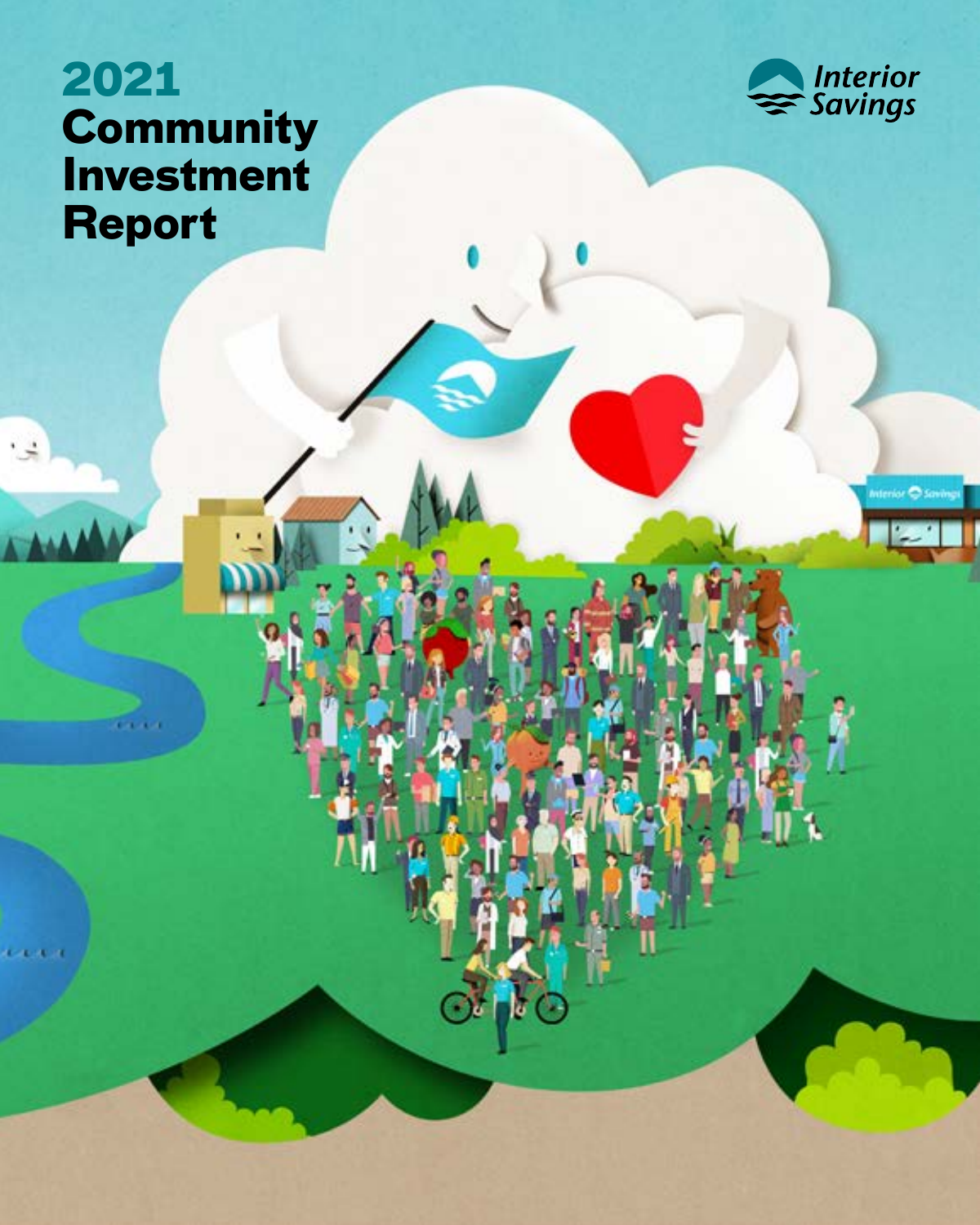# Since our inception in 1939, we've played an active role in our local communities; we're rooted within the fabric of the towns and cities we call home.

Our cooperative values drive us to look for opportunities to create partnerships and make a difference. After all, we're only as strong as the members and communities we serve. When they thrive, we thrive. And this is why local matters.

Interior Savings Credit Union endeavours to fund an amount equal to 3% of operating earnings, averaged over three years, in community investment spending. Together we're helping to build and support communities where people are welcomed, encouraged, supported and cared for. Where everyone can find the connections, confidence and skills to not only enjoy life, but fulfill their potential too.

We've set our sights on making an impact in four key areas:

- Empowering parents with young children
- Supporting mental wellness through all stages of life
- Maintaining social connection with age
- Supporting a strong cooperative local economy

For more information on our Community Investment program or to apply for funding, visit our website.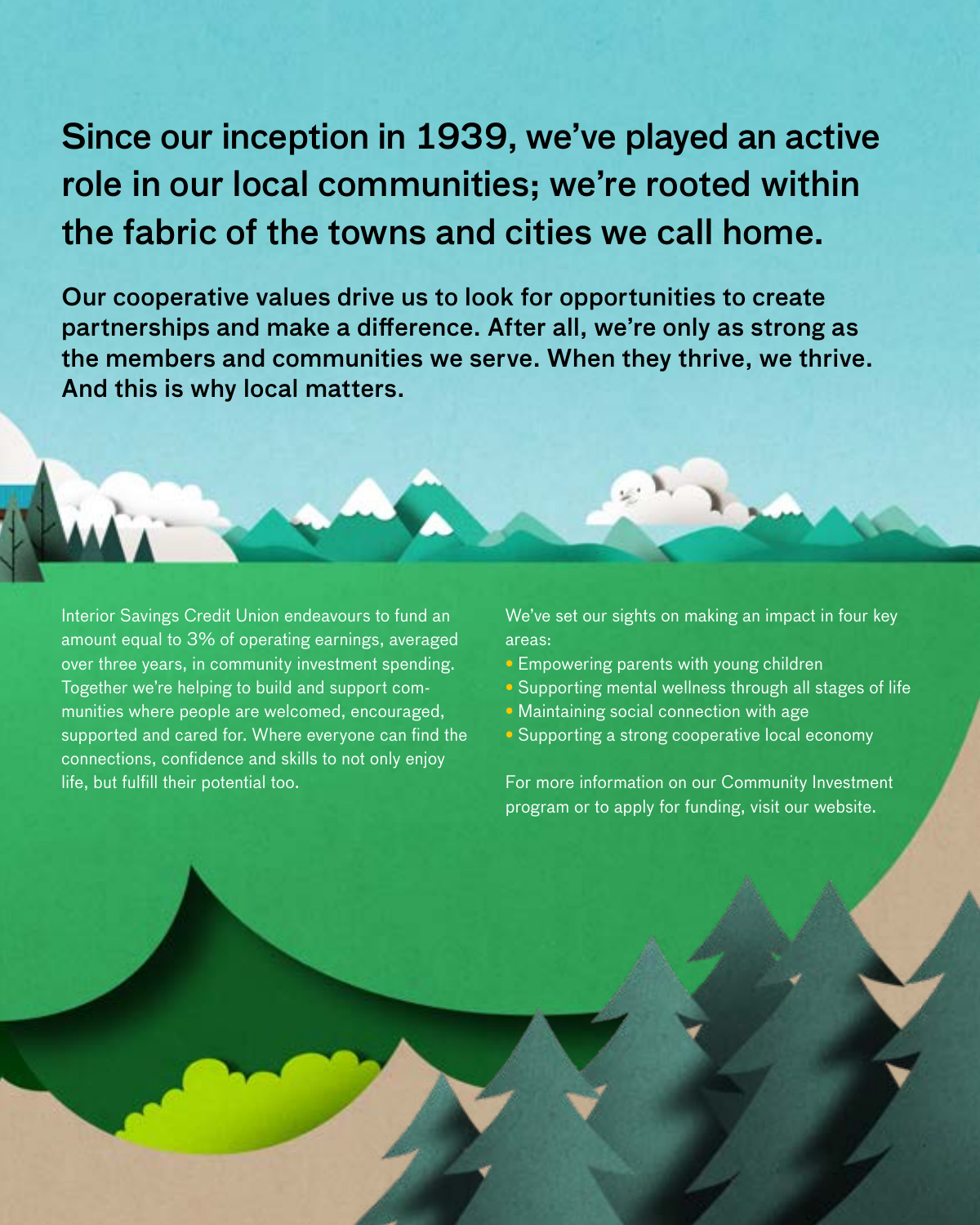## **GIVING HIGHLIGHTS**

Our members help create local money that stays local – supporting the local economy, local initiatives, and positive local change.



**\$509,000** In bursaries awarded to local students



**\$4,050**  Value of staff volunteering during work hours



**1,723** Hours volunteered by our employees



**\$554,067**  The total value invested in community programs $<sup>1</sup>$ </sup>



**\$177,586** Invested in sustainable programs through our Community Investment Fund



**\$9,900**  Donated by our employees to the United Way

<sup>1</sup>Includes program management costs such as our community events team, and community tent program.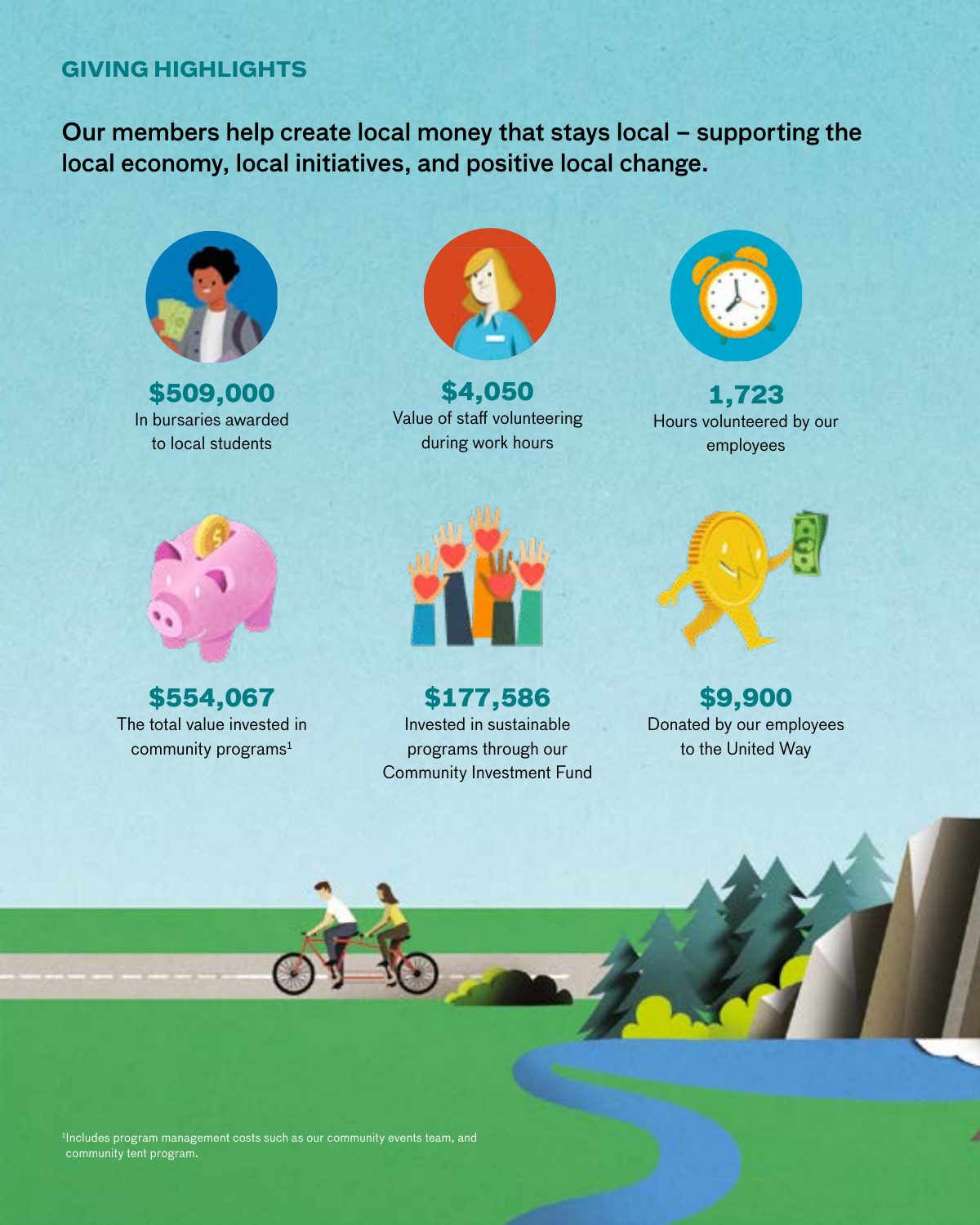## **MEMBER REWARDS**



**\$28.4 Million** Returned to our members over the last 10 years



# **\$3.4 Million**

Earned by members in 2021 through bursaries, dividends, and Member Rewards



**22%** Of operating income returned to members in 2021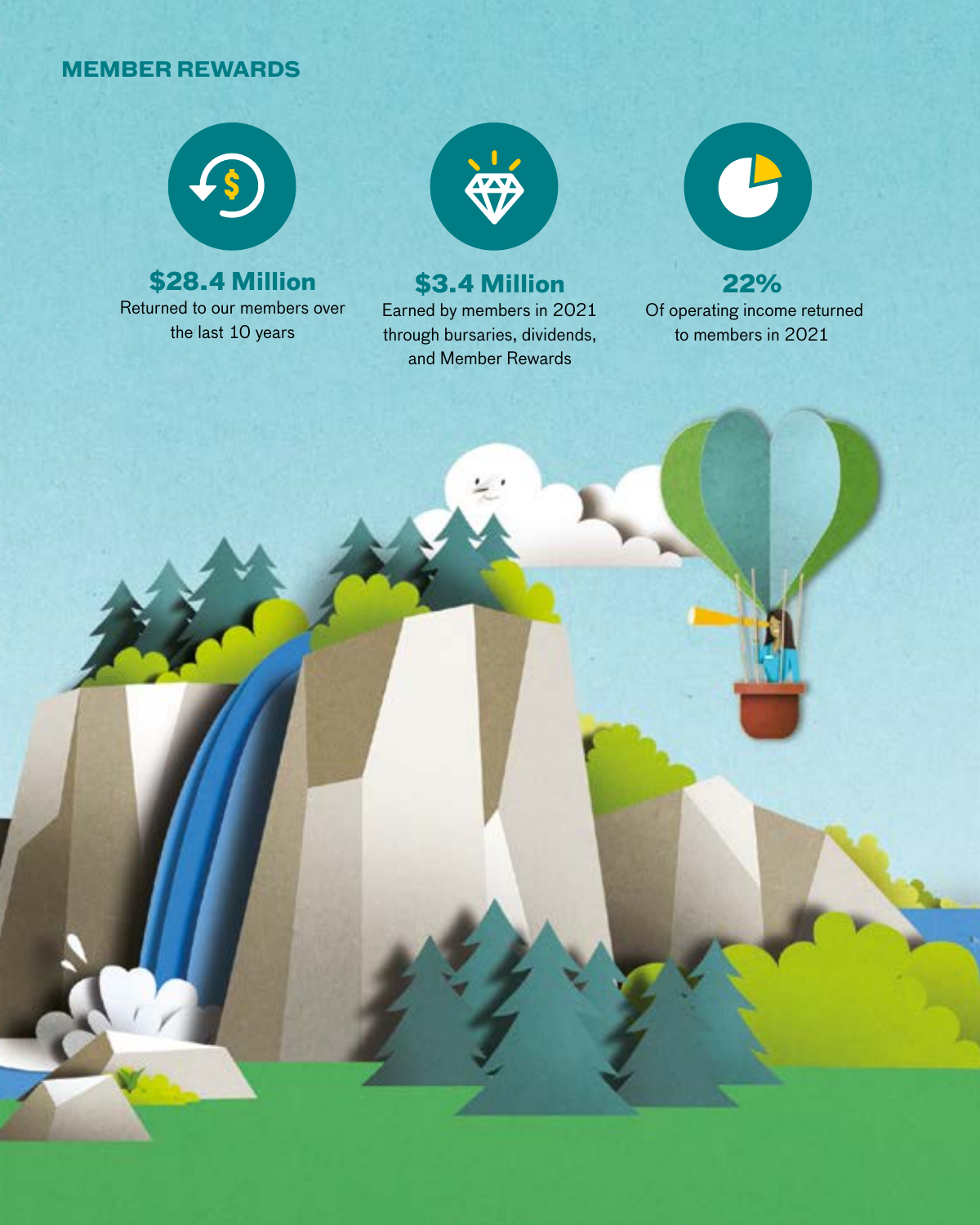## **SUPPORTING OUR COMMUNITIES**

2021 was not an easy year for our communities. The year was marked by wildfires, flooding and the heartbreaking discoveries of children found buried on the grounds of former residential schools. And amongst these events, the pandemic continued to impact so many. As individuals and as a community, our resilience was tested.

But in these moments of difficulty, we also witnessed compassion, strength, and a collective desire to make a difference. As a cooperative whose humble beginnings started with a small group of people who wanted something better for their community, we know the power of working together. We know that only by coming together can we move forward.

As we navigated this last year, the financial health of our members continued to be our focus. We were there to share knowledge, offer advice and help our members weather challenges while also looking to the future.

We continued to be active in our communities and supported many programs and services. Here's a few of the ways we lent a hand:

- We supported flood relief efforts in Merritt with \$25,000 distributed among **United Way of BC**, **Canadian Red Cross**, and the **Nicola Valley Food Bank**. We also provided clean up supplies and equipment to residents, and invested a further \$20,000 in a partnership with **Thompson Nicola Regional Library** to ensure residents had access to a computer and internet.
- Through our **Community Investment Fund**, over \$175,000 was awarded to 20 local non-profits to help launch or expand existing programs or services.
- With the help of our members, we contributed nearly \$7,000 to **United Way of BC's Lytton Wildfire** relief campaign.
- We contributed \$5,000 to the **Indian Residential School Survivors Society** to help them continue their important work in supporting school survivors.
- In a partnership with others, we invested \$30,000 to help local social enterprise and social purpose organizations become more sustainable and resilient.
- On our annual **Day of Difference** we volunteered in our communities and gave almost \$10,000 in the form of donations and random acts of kindness, including free coffee and paying for people's groceries.
- We contributed \$10,000 to the **Rolli Cacchioni Memorial Bursary** that will help School District 23 students further their post-secondary education.
- While many well-loved community events were cancelled, scaled back, or moved online due to the pandemic, we were pleased to play a role again in presenting **Unplug and Play**, **Okanagan Embrace Aging** and the **Interior Savings Moonlight Movie Tour** - drive-in edition.

As a local cooperative, our ability to invest in our communities, to support programs and services that help people achieve their potential, and offer a safety net when hardship occurs, is a direct result of your membership. When you choose Interior Savings for your financial needs, you help to make our communities stronger and more resilient.